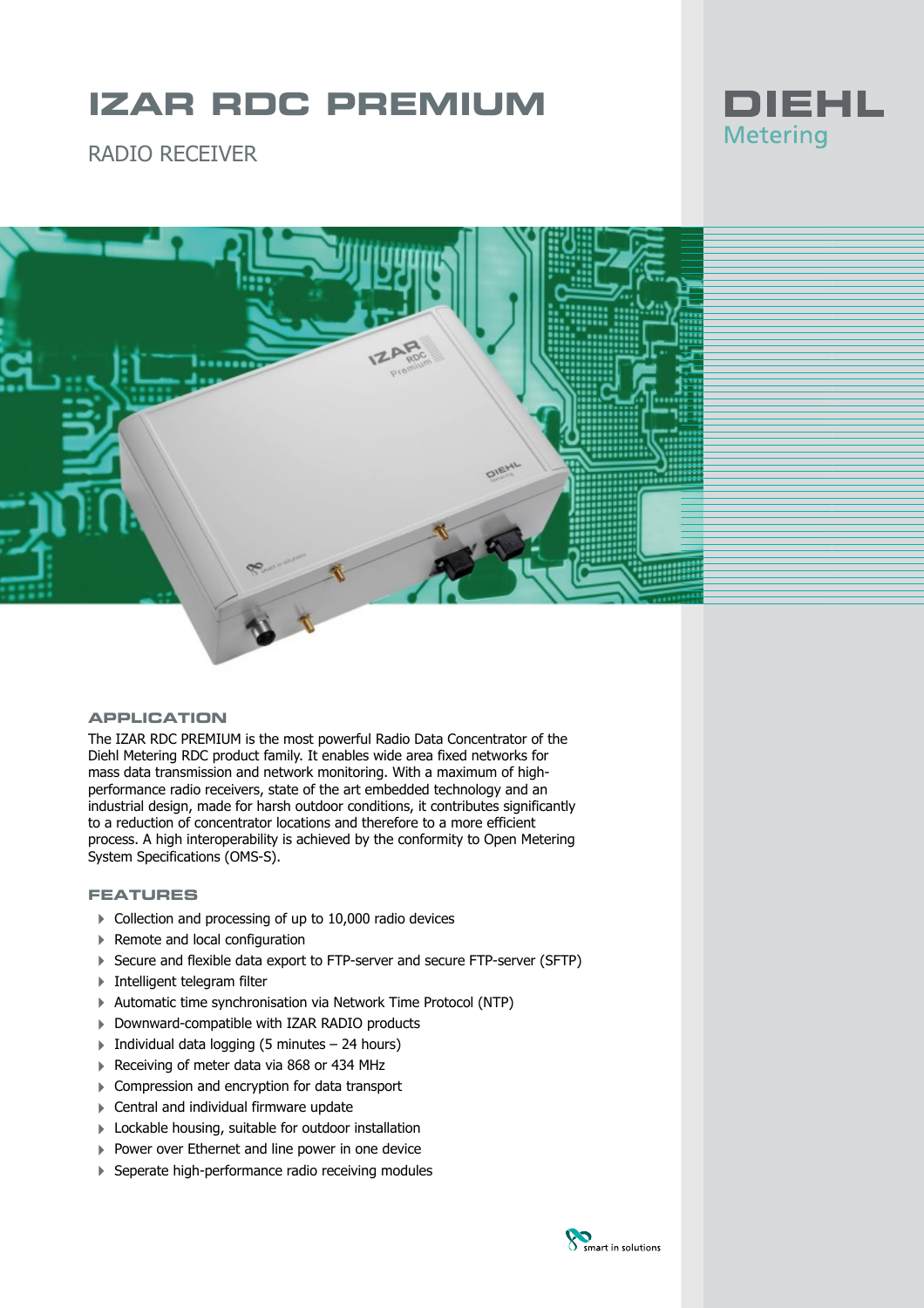## **IZAR RDC PREMIUM**

RADIO RECEIVER

## **PRINCIPLE OF OPERATION**

The IZAR RDC PREMIUM receives radio telegrams according to EN13757 and the Open Metering System Specification (OMS-S) independent of the measured medium. These are saved on the basis of a filter function (e.g. according to medium or manufacturer). The collected and processed data are exported fully automatic and secure in flexibly settable intervals or time points to an (S)FTP server, where IZAR@NET or other systems can load the files for further processing. This happens automatically without the need to address each IZAR RDC PREMIUM individually.

#### **GENERAL**

| <b>IZAR RDC PREMIUM</b>                                        |
|----------------------------------------------------------------|
| For 10,000 meters                                              |
| Light grey housing, lockable                                   |
| Independent of media                                           |
| External antenna connections                                   |
| Up to 10,000 meters                                            |
| Individual adjustable $(5 \text{ minutes} - 24 \text{ hours})$ |
| Up to 2,000 m outdoors, dependent on used antenna and location |
|                                                                |

### **TECHNICAL DATA**

|                           |   | <b>IZAR RDC PREMIUM</b>                                       |
|---------------------------|---|---------------------------------------------------------------|
| Versions / Frequency band |   | 868.95 MHz or 434.475 MHz (OMS, wMBUS (EN 13757-3,-4), PRIOS) |
| <b>Interfaces</b>         |   | LAN (basic version), UMTS (LAN+UMTS+GPRS)                     |
| Logging capacity          |   | > 2.5 Mio. telegrams                                          |
| Power supply              |   | 110 V  230 V Line voltage and PoE (802.3af) / PoE + (802.3at) |
| Power connector           |   | CEE 7/7, others on request                                    |
| Typical power consumption | W | 8.4                                                           |

#### **AMBIENT CONDITIONS**

|                       |     | <b>IZAR RDC PREMIUM</b>      |
|-----------------------|-----|------------------------------|
| Operating temperature |     | $\degree$ C $-20$ +55        |
| Storage temperature   |     | $\degree$ C $-20+70$         |
| Protection class      | TP. | - 65                         |
| <b>Humidity</b>       |     | $\%$ 10  85 (non-condensing) |

Diehl Metering (Jinan) Co., Ltd. · Wuzhou Building · 1100 Shunfeng Rd. · High-Tech Development Zone · 250101 Jinan · China<br>Phone: +86 531 5882 0999 · Fax: +86 531 5882 0998 · metering-china-sales@diehl.com · www.diehl.com Reserve the right of technical adjustment